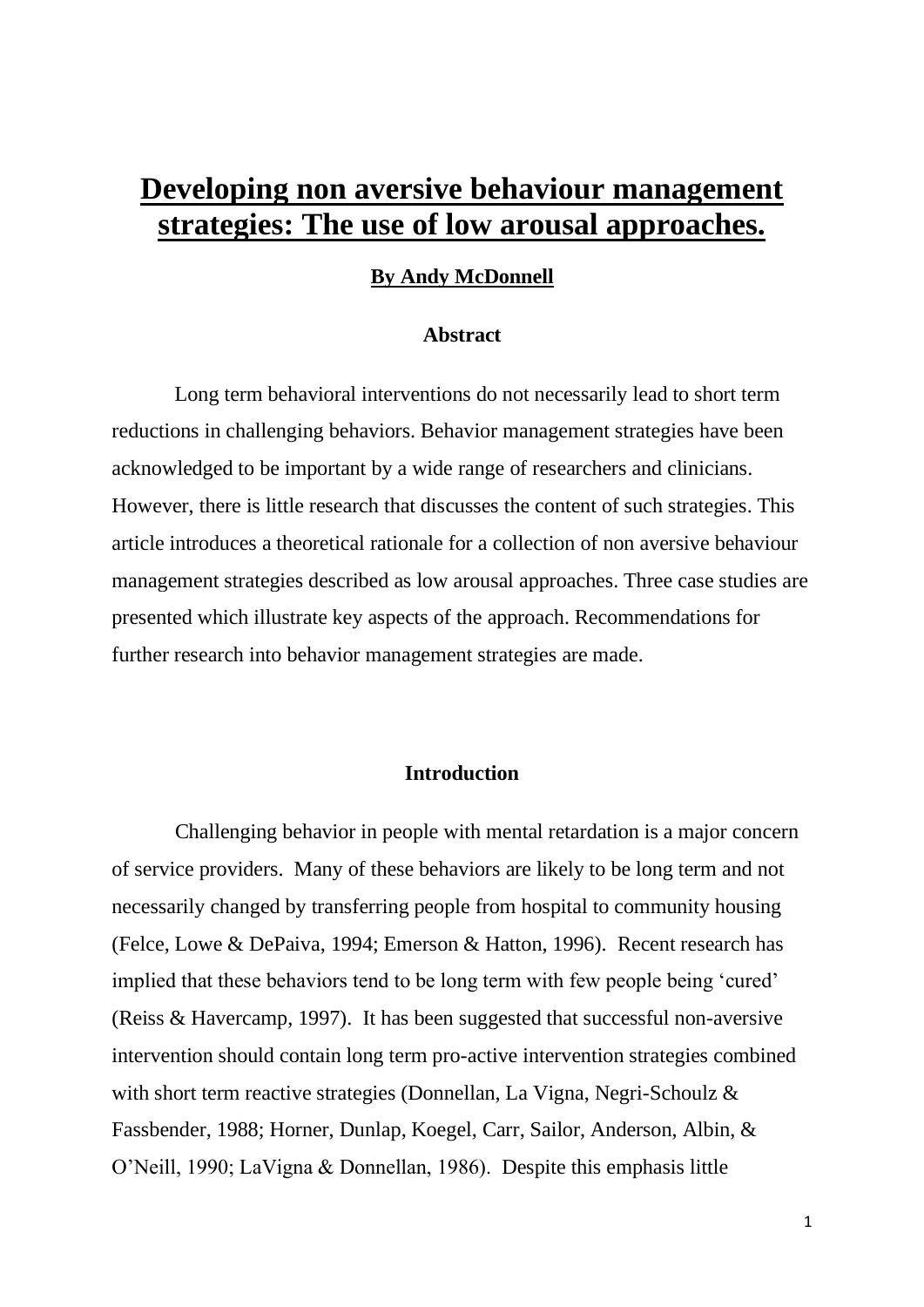information exists about the content of behavior management strategies (McDonnell & Sturmey, 1993).

#### Behavior management strategies

A distinction between behavior treatment and behavior management has been proposed in the literature (Gardner & Cole, 1987). Behavior treatment has been defined as 'enduring change that will persist across time and situations' (Gardner & Moffatt, 1990, p93). In contrast the goal of behavior management strategies is the rapid reduction of aggression. Many researchers use terms interchangeably these include: reactive strategies (Willis & LaVigna, 1985; LaVigna & Donnellan, 1986) and crisis management (Carr, et al, 1994). For the purposes of this review the term behavior management will be adopted to refer to all short term behavior reduction methods.

Non aversive behavior management strategies have been acknowledged to be important by a number of researchers (Carr, et al, 1994; Robinson & Palumbo 1994; LaVigna & Donnellan, 1986). Given, the vitriol of the aversive nonaversive debate (Singh, Lloyd & Kendall, 1990) it is a little surprising that the definition of what constitutes a nonaversive approach is poorly described in the literature. For the purposes of this paper a nonaversive behavior management strategy will include any behavior management technique which avoids the use of punishing consequences to behavior. There can be little doubt that aversive consequences can make effective behavior management strategies (Coe & Matson, 1990). In cases where behaviors are potentially life threatening aversive interventions may be required for their speed of effect (Coe & Matson, 1990). It is a debatable point whether these strategies constitute behavior management or behavior treatment. The case of 'Harry' (Foxx, 1990) would imply that enduring change can occur in some circumstances. Aversive consequences have their appeal primarily because they can produce rapid reductions in target behaviors. Presumably, the removal of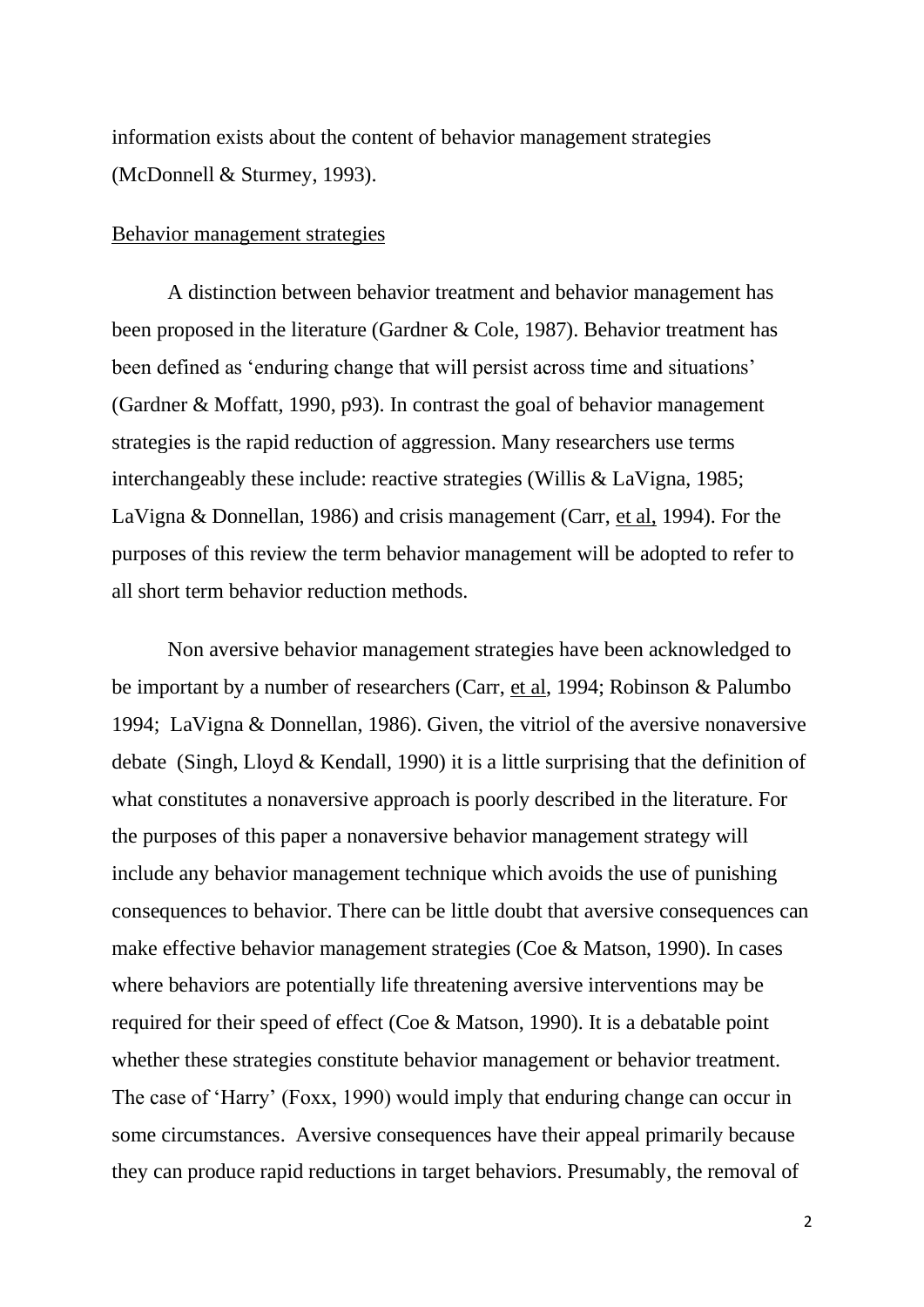aversive stimuli from a staff perspective operates on negative reinforcement principles (Taylor & Carr, 1992; Iwata, 1987) The popularity of pharmacological interventions may be due their success in rapidly removing aversive behaviors, rather than producing long term changes (Allen, 1998).

The reduction of target behaviors per se is not the only viable goal, LaVigna, Willis & Donnellan, (1989) recognised that 'a major goal of research should be to develop reactive strategies that minimize the potential of either reinforcing or aversive qualities' (p62). Non aversive behavior management strategies have been acknowledged to be an important facet of a non punitive approach to the management of challenging behaviors (McDonnell, Cleary, Reeves, Hardman & King, 1997; Allen, McDonald, Dunn & Doyle, 1997). While there are a number of outcome studies on long term non-aversive interventions (Whitaker, 1993, Emerson, 1993), there appears to be no coherent academic model or rationale for the content of non aversive short term behavior management strategies (McDonnell & Sturmey, 1993). A lack of empirical data for the development of such plans is concerning as challenging behaviors have often been noted to increase after the implementation of behavioral interventions, which can lead to so called "extinction bursts" (Iwata, Pace, Cowdrey & Miltenberger, 1994). The severity of these 'bursts' has led to some authors recommending the wearing of protective headgear and clothing for care staff in extreme circumstances (Ducharme & Van Houten, 1994). There is a clear need for behavior management strategies for people who present with severe challenges. Recent research has suggested that training in behavior management approaches can reduce care staff injuries (Allen, McDonald, Dunn & Doyle, 1997) and increase staff confidence (McDonnell, 1997; McDonnell & Jones, 1998)). This paper does not attempt to detract from the utility of long term proactive behavioral interventions. However, it will attempt to discuss the content of short term non aversive strategies.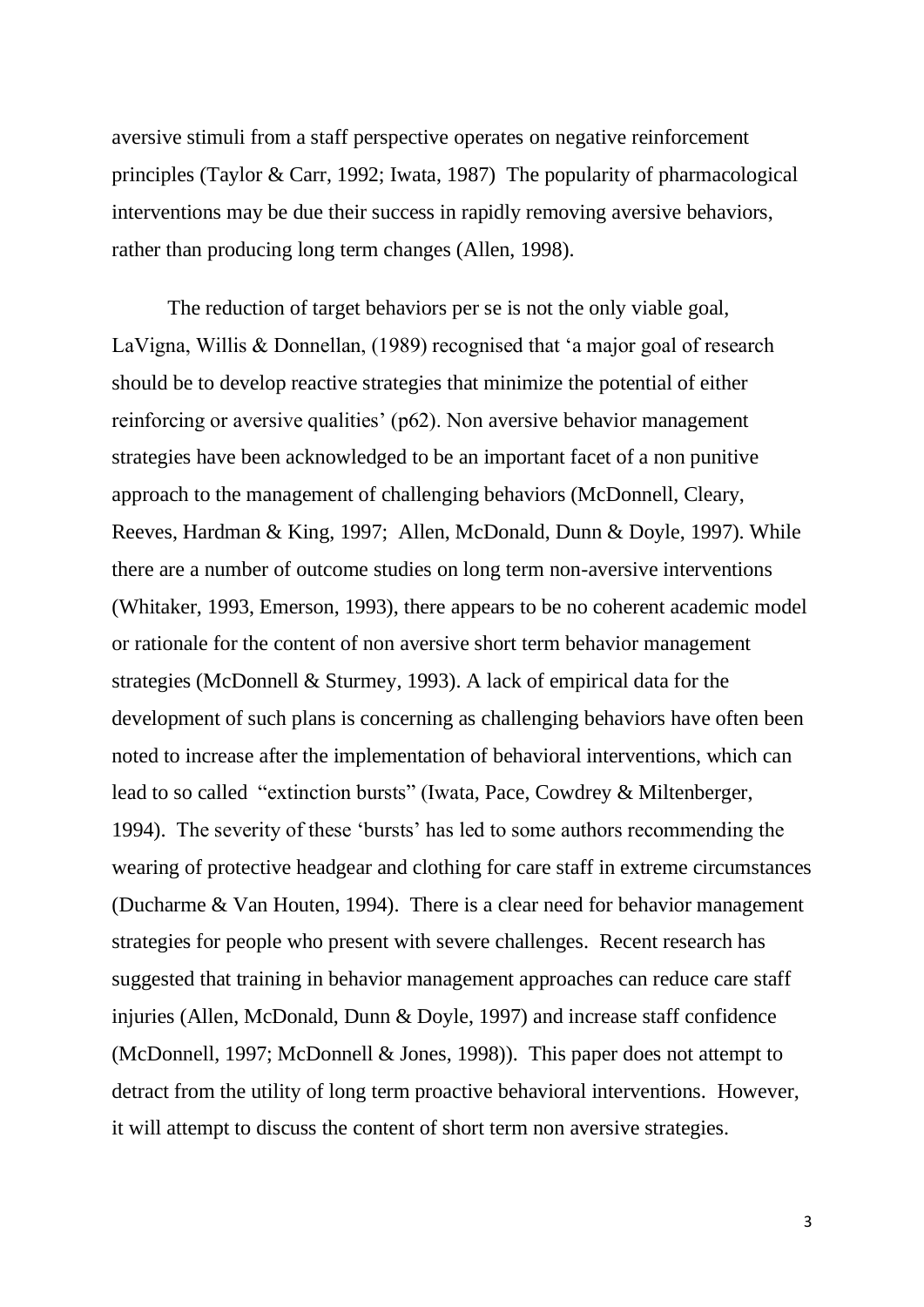## **Strategies for defusing incidents.**

### Interrupting behavioral sequences.

 What do you do when you are confronted by an individual who is clearly agitated or angry ? It is very difficult to answer this question due to the limited amount of research in this area. Stimulus change has been suggested as a useful strategy. It has been defined as 'the sudden and noncontingent introduction of a new stimulus or the dramatic alteration of stimulus conditions resulting in a temporary period of target response reduction' (p128) ( Donnellan, LaVigna, Negri-Shoultz & Fassbender, 1988). This can involve literally doing something 'odd or bizarre' to interrupt a behavior. Typical strategies can include 'singing, jumping up and down, giving a ridiculous instruction, telling the other clients to jump up and down, laughing hysterically'. (Willis & LaVigna, 1985). Similarly, 'gentle teachers' have often advocated interrupting and redirecting challenging behaviors (McGee, et al 1987). .

While this would appear to be a laudable philosophy, practical applications of such an approach could be potentially quite dangerous. There is very little research conducted into the effectiveness of these types of procedures (McDonnell & Sturmey, 1993). The social validity (Wolf, 1978) of some of these strategies also has to be questioned. Even if a strategy was effective, it is still important to consider how other people might perceive the approach. As in the case of stimulus change, what would a lay observer think if they saw a member of staff laughing hysterically at a person with a learning disability who appeared to be in distress?

## Ignoring behaviors

 Extinction denotes a procedure where a previously reinforced response is no longer reinforced, whereas the term 'ignoring' simply means that attention will not be delivered when a certain response occurs (Repp & Brulle,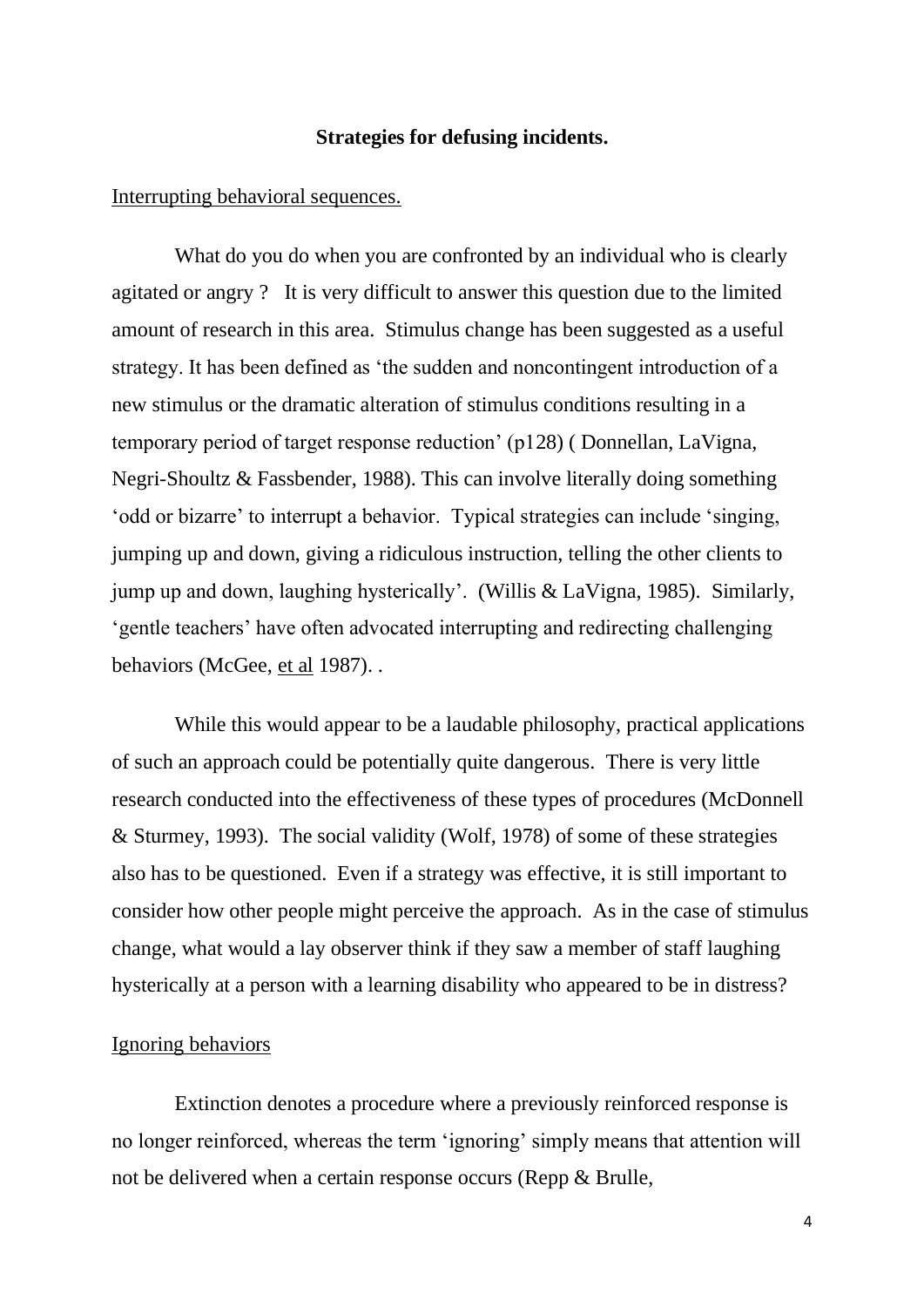1981). Differential reinforcement schedules contain elements of ignoring challenging behaviors (Donnellan et al, 1978) as do gentle teaching strategies (McGee, et al, 1987). Ignoring a person who is being verbally abusive may have a sound behavior treatment objective. However, there are a number of reasons why ignoring behaviors may be unwise from a behavior management viewpoint. First, consistently ignoring behaviors could theoretically lead to increases in the behavior especially 'extinction bursts' (Iwata, et al, 1994; Ducharme & Van Houten, 1994). Second, while there is little empirical evidence, anecdotal evidence does imply that people tend to get more aroused and angry if they are trying to communicate something to a person who is ignoring them. Third, ignoring an adult with challenges may be impractical in many community settings Fourth, behaviors that threaten the physical safety of persons are almost impossible to ignore. Ignoring behaviors as a strategy usually in conjunction with other components. In differential reinforcement programmes positive behaviors are reinforced and negative behaviors are effectively ignored (Donnellan, et al, 1988). Gentle teaching advocates ignoring behavior in conjunction with other strategies such as redirection and reward (McGee, et al,1987). If the main objective of behavior management is the rapid reduction of target behaviors, strategies that involve ignoring behaviors should be viewed with some degree of scepticism.

## **Low arousal approaches**

 McDonnell, McEvoy & Dearden, (1994) reviewed a number of defusion strategies and recommended the adoption of low arousal approaches as a first option when designing reactive strategies. The approach has been defined as "A collection of behavior management strategies which focus on the avoidance of confrontation. This is primarily achieved by the reduction of triggers / cue behaviors which may arouse an individual who presents with challenging behaviors". There are four components to the approach. First, the reduction of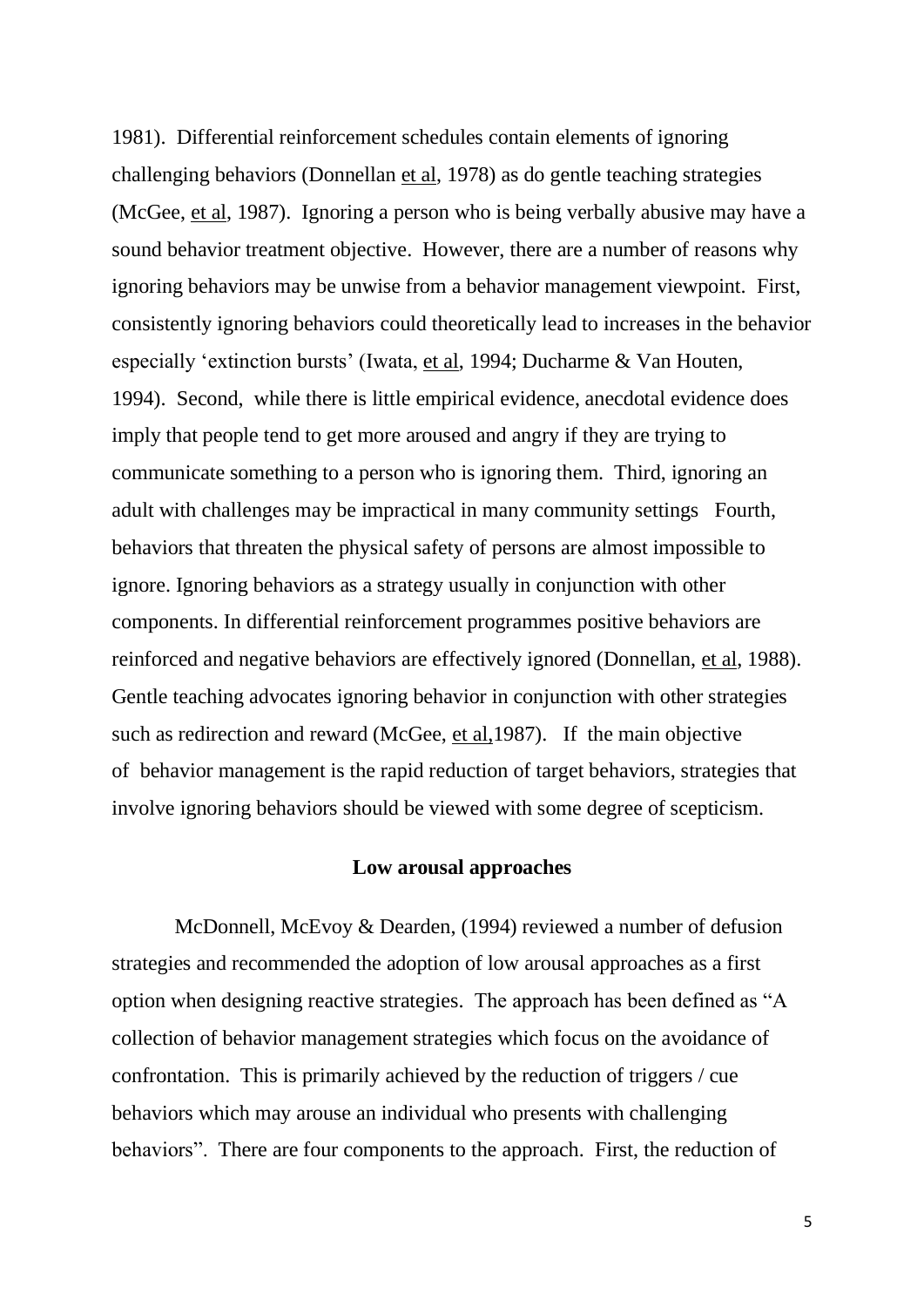potential points of conflict around an individual by decreasing staff demands and requests; Second, the adoption of strategies which avoid potentially arousing triggers (direct eye contact, touch, removal of spectators to the incident); Third, a major emphasis is placed on the avoidance of non verbal behaviors that may lead to conflict, (such as aggressive postures and stances). Fourth, the approach attempts to challenge staff beliefs about the short term management of challenging behaviors. There is some evidence that the adoption of such an approach can reduce the frequency of challenging behaviors (McDonnell et al, 1998). The goal of such approaches is primarily a reduction in target behaviors rather than long term behavioral changes.

#### Reduce staff demands / requests

 Staff behavior has become a major focus of recent research (Hastings, 1997). It has also been reported that staff demands often precede incidents of challenging behavior, (McDonnell, Johnson & Allen, 1997). Much of this behavior may well operate on negative reinforcement principles (Taylor & Carr, 1992; Cipani & Spooner, 1997)

 Placing demands on a person who is probably already upset can lead to incidents (Carr & Newsom, 1985; Carr, Newsom & Binkoff, 1980). In a recent review of strategies to enhance compliance (Cipani & Spooner, 1997) four approaches were suggested these included: errorless learning, Differential reinforcement of alternate escape behavior, behavioral momentum (Mace, Lalli, Belifore, Pinter & Brown, 1990) and functional communication training strategies. These strategies may help an individual comply with demands and requests. However, it is interesting to note that the reduction of demands was not considered as an option. A behavior management strategy might consider the reduction of demands to low rates per se as a viable strategy. This is especially true when the consequence of placing a demand may increase the liklihood of physical assault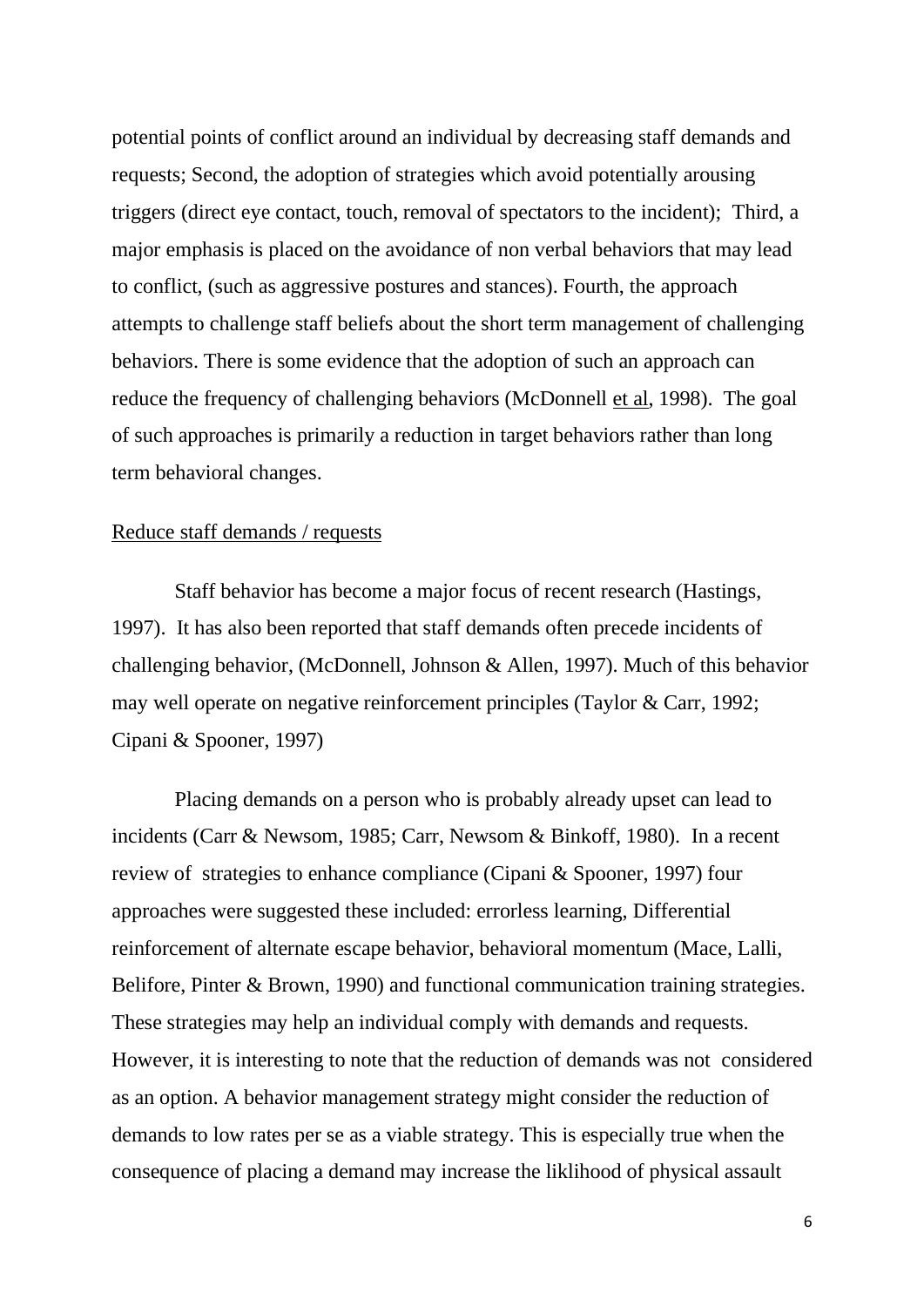Engaging people in purposeful activities can also reduce the frequency of challenging behaviors (Hill & Chamberlain, 1987). However, this process can produce the opposite effect and lead to challenging behaviors (Weld & Evans, 1990) and potentially 'extinction bursts' (Iwata, et al, 1994). A low arousal approach suggests that staff demands and requests should be minimized as a short term goal. From a behavior analytic it perhaps better to pose the question, under what conditions and circumstances should a demand be made? Carers should attempt to be flexible in how they introduce activities to people who present with challenges. The fact that a person is scheduled to go swimming at 10am does not necessarily mean that the activity should take place at that specified time. If the person appears to be upset then the request to go swimming could be repeated gently every 10 or 15 minutes.

### Case example 1

 Peter was a young person with mental retardation who presented with high frequency aggressive behaviors when requested by staff to get up and go to work. He attended a day care centre which he stated that he 'did not like'. Care staff had attempted a number of strategies to get him out of bed in the morning. These included: shouting at him, offering him incentives, getting him up first in the morning, and alternatively getting him up last, all with limited success. A low arousal approach was adopted (given that he could not stay in bed all day). Every 20 minutes starting from approximately 7.00am, a member of staff would knock on his door and ask him to get up ( he would usually swear at them). They were told not to argue with him under any circumstances. These polite requests were repeated calmly every 20 minutes. On average he would usually get up after 90 minutes, although there were still some days where he still refused to get up or became aggressive. On these 'bad days' staff were encouraged to 'give in'. The staff in effect learned to manage his behavior more appropriately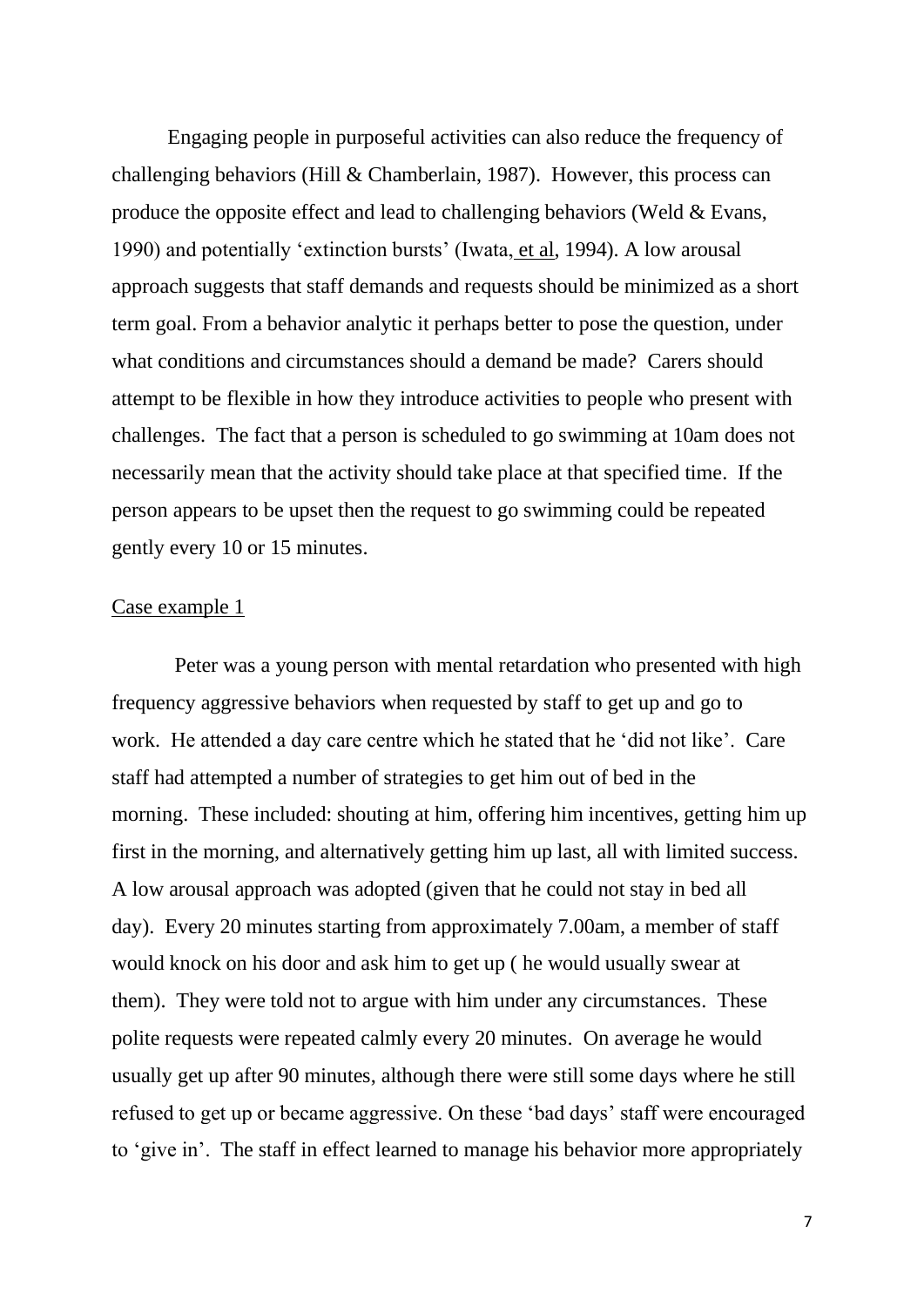in the short term. They did not change him as a person, merely reduced the frequency and intensity of the requests.

## Interpersonal factors influencing arousal

 Hightened physiological arousal is often associated with aggression (McDonnell, McEvoy & Dearden, 1994). In cases such as offending behavior the emotion of anger would appear to an important factor (Cullen, 1993). Therapeutic emphasis has tended to focus on self control strategies (Benson, Rice & Miranti, 1986; Black, Cullen, Dickens & Turnbull, 1988). However, these approaches do not address what carers should do when confronted with an angry and highly aroused individual. Nonverbal communication is a powerful medium of communication (Argyle, 1988), avoiding arousing an individual may require an understanding of the arousing nature of these behaviors There are a number interpersonal factors to consider when attempting to avoid increasing the physiological arousal of people with mental retardation.

## Eye contact

 Direct eye contact is one of the most physiologically arousing phenomena know to man (Mehrabian, 1972) People with autism have been acknowledged to have abnormalities of gaze (Rutter, 1978) Other authors have ascertained that these claims are predominantly a myth (Frith, 1989). Direct eye contact clearly has a communicative function (Argyle, 1988). However, due to its arousing properties it may not be advisable to maintain eye contact with a person who is already aroused and or angry.

## Touch

Touch is a sign of warmth and dominance in the animal kingdom (Major & Heslin, 1982). It is also a sign of hostility, (McDonnell & Sturmey, 1993).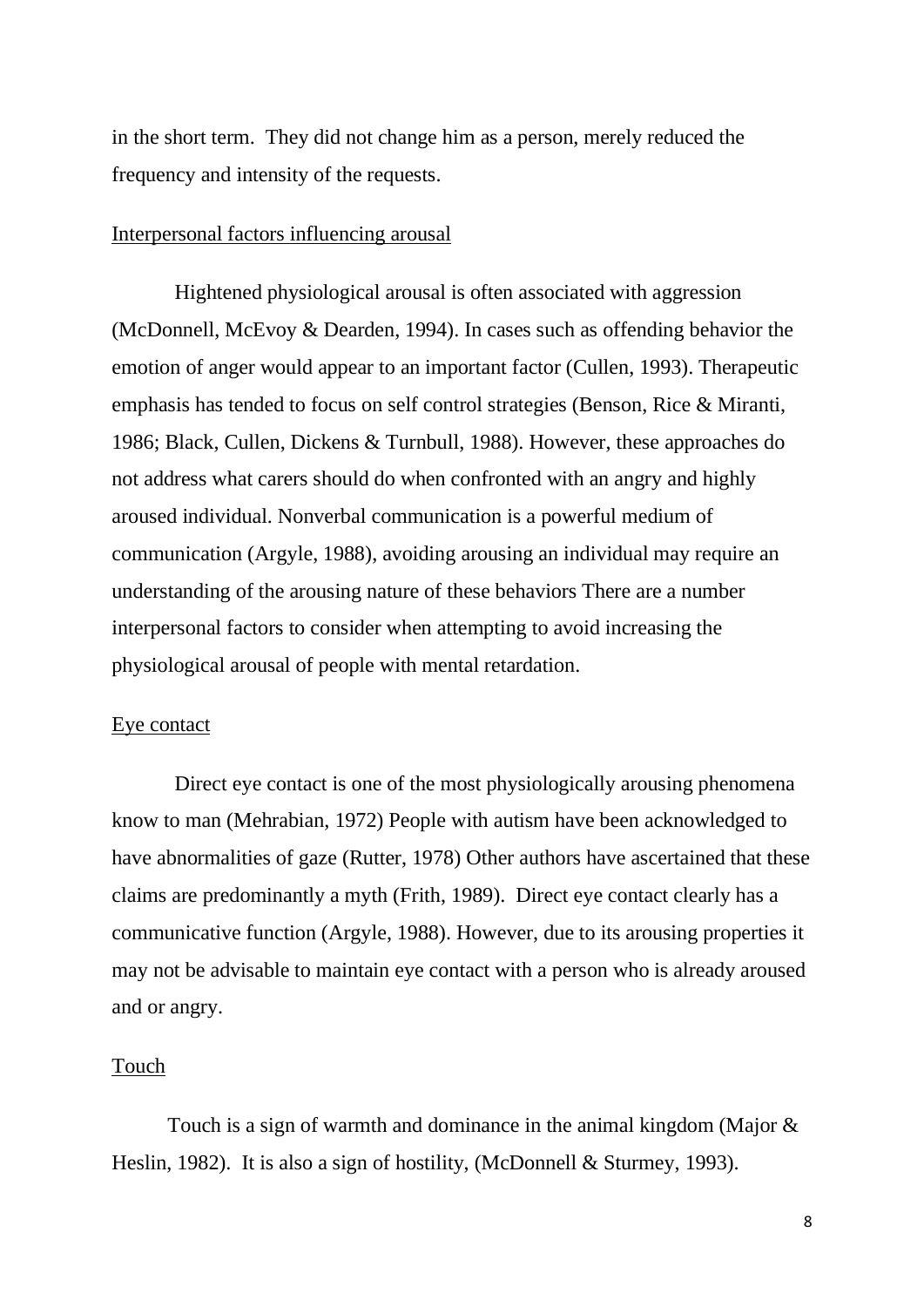Anecdotal evidence does exist about the experience of touch. Temple Grandin (1992) reported that she "craved the feeling of being hugged but then I withdrew because I was overwhelmed by the tidal wave of sensation" (p108). Touch may also have paradoxical effects particularly among people with autism (O'Neill & Jones, 1997). Touch may also facilitate people to communicate more effectively (Donnellan & Leary, 1995). Recent research has suggested that touch can have a positive therapeutic effect on people who present with challenges (Hegarty & Gale, 1996). However, this only applies to a therapeutic environment. While we would not advocate that a person never touches somebody who is angry or upset they should be wary of doing so. Touch has to be perceived by the person as comforting, and this is not necessarily a universal perception.

## Personal space

 Research has demonstrated that individuals are often wary about people invading their personal space (Hayduk, 1983). Invading a person's space can lead to increased physiological arousal and in some circumstances even assault (Kinzel, 1970). A low arousal approach would suggest that when a person is upset we should be wary about invading their space

### Verbal communication

 Behavioral difficulties can be viewed as a problem of communication (Durand, 1990. Durand & Carr, 1991). Behavioral problems can be reduced by training people to communicate their needs more clearly (Carr & Durand, 1985). Many people who present with severe challenging behaviors have difficulties in communicating their needs and wishes verbally (Carr, et al, 1994). Although, this is not as problematic as it would first appear, as the majority of all human interaction is predominantly non verbal in nature (Argyle, 1988). People with autism can have marked sensitivity to sounds that can cause distress reactions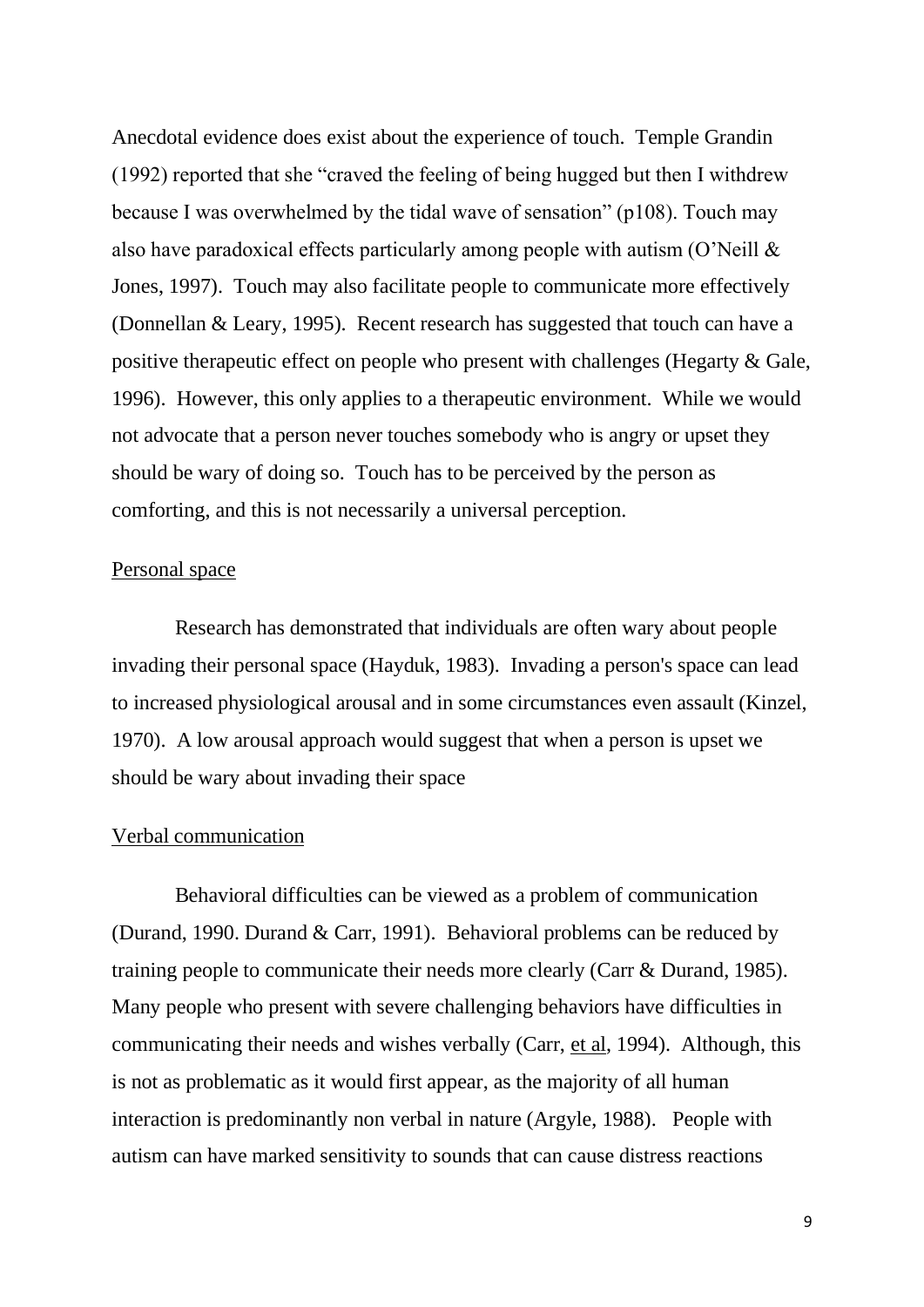(Bettison, 1994). Indeed, Temple Grandin (1994) reported that " loud noises were a problem often feeling like a dentists drill hitting a nerve (p67)". Because receptive and expressive language problems can be fairly common place in individuals with mental retardation, carers should be even more wary about how they speak to people, especially when they appear to be upset. They should be aware of the tone of our voices, speak slowly and calmly and most importantly of all try to avoid raising our voices. When a person speaks loudly this has been shown to be physiologically arousing (Argyle, 1986). Approximately three quarters of people with autism demonstrate echolalic speech (Frith, 1989). There are many suggestions that have been made about how to manage repetitive speech. Recent research has suggested that people can get stuck in speech sequences and find it difficult to move on, or change the subject. (Donnellan & Leary, 1995).

 Donnellan & Leary (1995) recommend that a number of strategies can be employed to help a person 'move on'. Whilst those assertions do require further empirical investigation. It would appear that this research questions the notions that challenging behaviors are externally motivated. At times a person may swear, shout or repeat statements and literally not be able to control what they are saying. Donnellan & Hill (1995) recommend a number of strategies to help 'accommodate' people's movement difficulties. These can include a wide variety of strategies involving gestures, touch, rhythm, visualisation, music. On closer inspection many of these suggestions would appear to be short term behavior management rather than behavior treatment strategies (Gardner & Moffatt, 1990).

#### Challenging belief systems

Staff beliefs about challenging behaviors can have an strong influence on their actions (Hastings, 1987). In a cognitive framework staff 'self rules' that influence their responses to challenging behaviors are equivalent to staff beliefs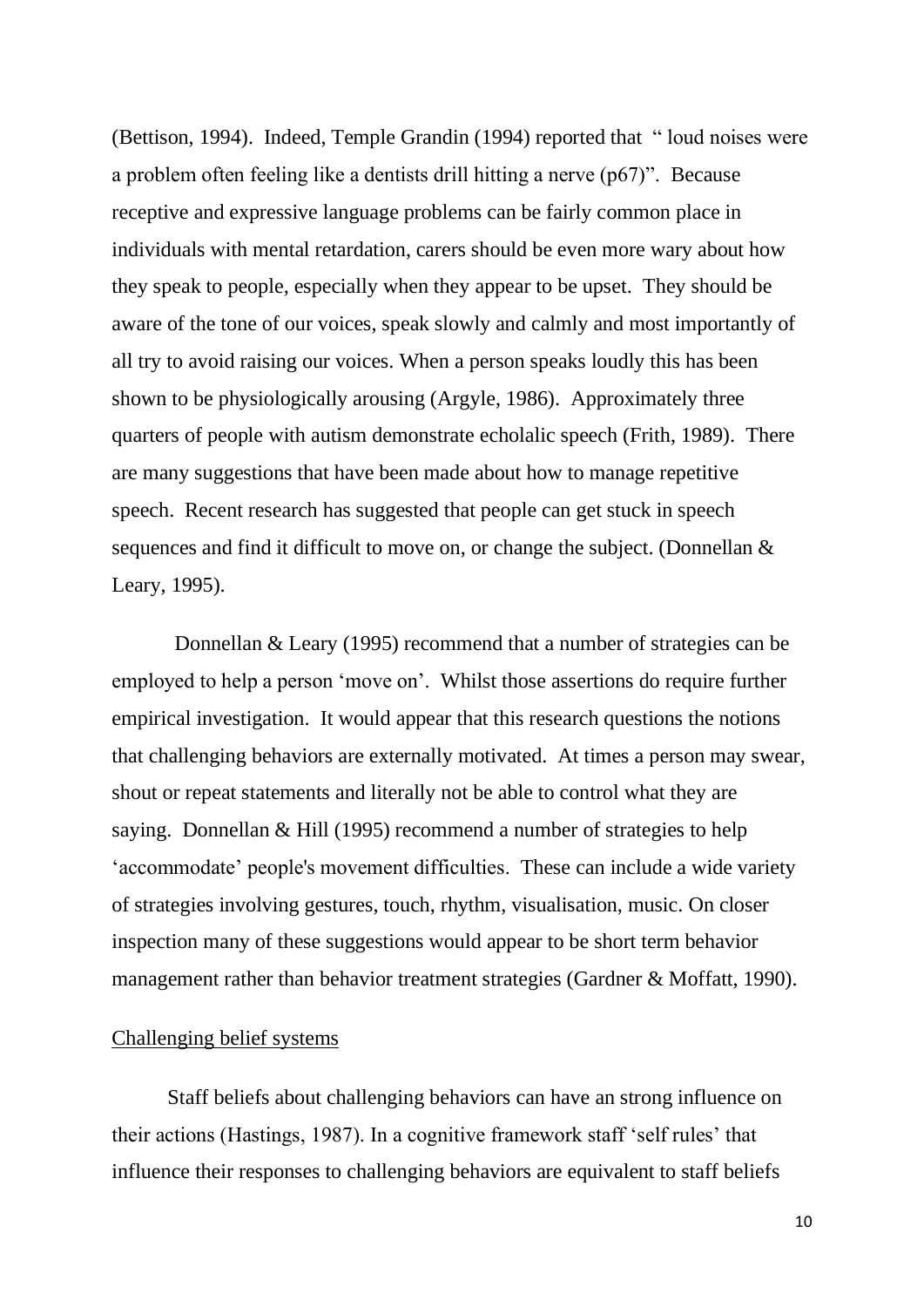about intervening with challenging behaviors. Low arousal approaches involve challenging two core staff beliefs. The first involves a belief that short strategies encourage staff to 'give in'. Second, negative dispositional attributions about behaviors are challenged.

## Belief 1: 'It's giving in'

The low arousal approach is often criticised by carers for encouraging them to 'give in' (McDonnell et al, 1998). This usually occurs because there is often a clear difference between managing and changing challenging behaviors. Two recent vignette studies examined staff responses to challenging behaviors and found that staff suggested strategies such as talking calmly, diversion tactics and creating a safe environment (Hastings, 1996; Watts, Reed & Hastings, 1997). These strategies have been argued to be counter habilitative (Hastings, 1996; Watts, et al, 1997).This argument only applies if a long term behavior analytic stance is adopted. These approaches would be consistent from a from a short term reactive perspective and especially a low arousal approach. It has been acknowledged that behavior management strategies can involve positively reinforcing behaviors in an attempt to avoid confrontation (LaVigna & Donnellan, 1986). Changing behaviors can take time and a considerable amount of resources, and whilst it is true that we would all like to change peoples behavior for the better, much day to day work involves managing peoples behavior. Staff tend to respond intermittently to challenging behaviors and tend to be inconsistent when carrying out behavioral programmes often reinforcing challenging behaviors (Hastings & Remington, 1994b). Whilst it is true that applied behavior analysis has led to successes, the majority of people under treatment today were treated '5,10,20 or even 30 years ago' (Reiss & Havercamp, 1997).

#### Case example 2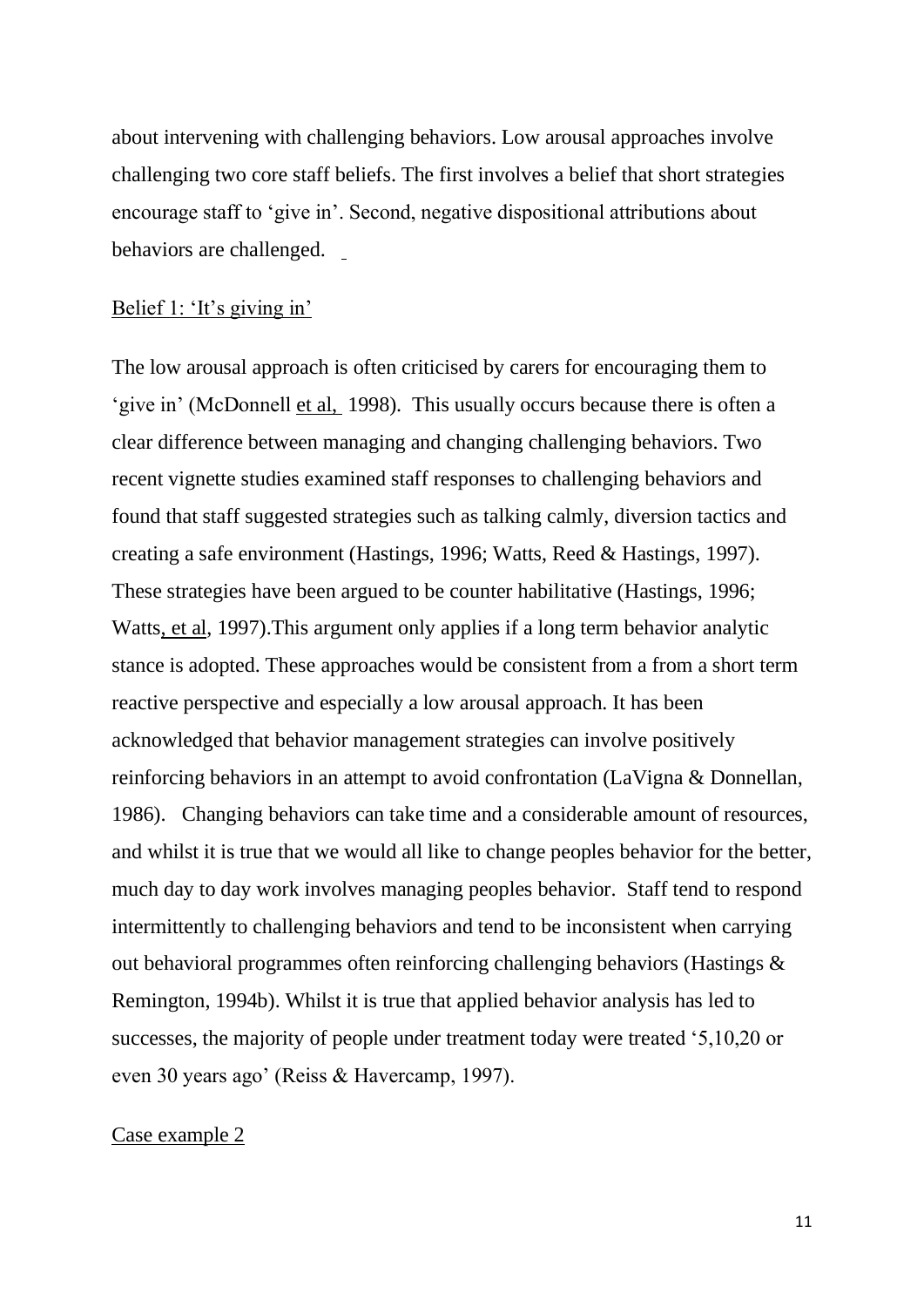A young person with mental retardation was taken out on a day trip that he appeared to enjoy. When the members of staff asked him to return to their car so he could go home he sat on the ground saying 'no'. A crowd began to gather with the young man refusing to move from the spot. Both members of staff knew that he really liked ice cream. One member of staff bought him an ice cream and then asked him to move, which he duly did. After the person returned home the two staff members began to argue. One person felt that giving him an ice cream was 'reinforcing bad behavior'. However, the second member of staff asked the question what would they be reinforcing by grappling and wrestling with the person?

 This example illustrates quite neatly that people often fail to understand the distinction between avoiding conflict in the short term and long term behavior change goals. There is often an underlying fear about 'giving in' to demands and requests that is termed 'catastrophic thinking'. In the above example catastrophic thinking would lead to a number of assumptions. First, once the person has learned to get an ice cream in this manner they will sit on the ground every time they go out until they get one (this assumes that the person has control over their behavior). Second, the client will run out of money and the staff will have to use theirs to satisfy this need. Third, the client will become so overweight that they will become ill. Fourth, this strategy will generalise to every aspect of the person's life, he literally won't do anything unless he gets an ice cream. The above stream of thoughts could happen but how likely is this to be the case? The only way to examine assumptions such as these is to gently test them out over time.

 The goal of short term management is to keep all people involved safe and to avoid unnecessary conflict. Long term goals involve changing a person's lifestyle and removing the need for the person to present challenges. Thus, to 'give in' occasionally may seem a problem, but in reality it is a step towards developing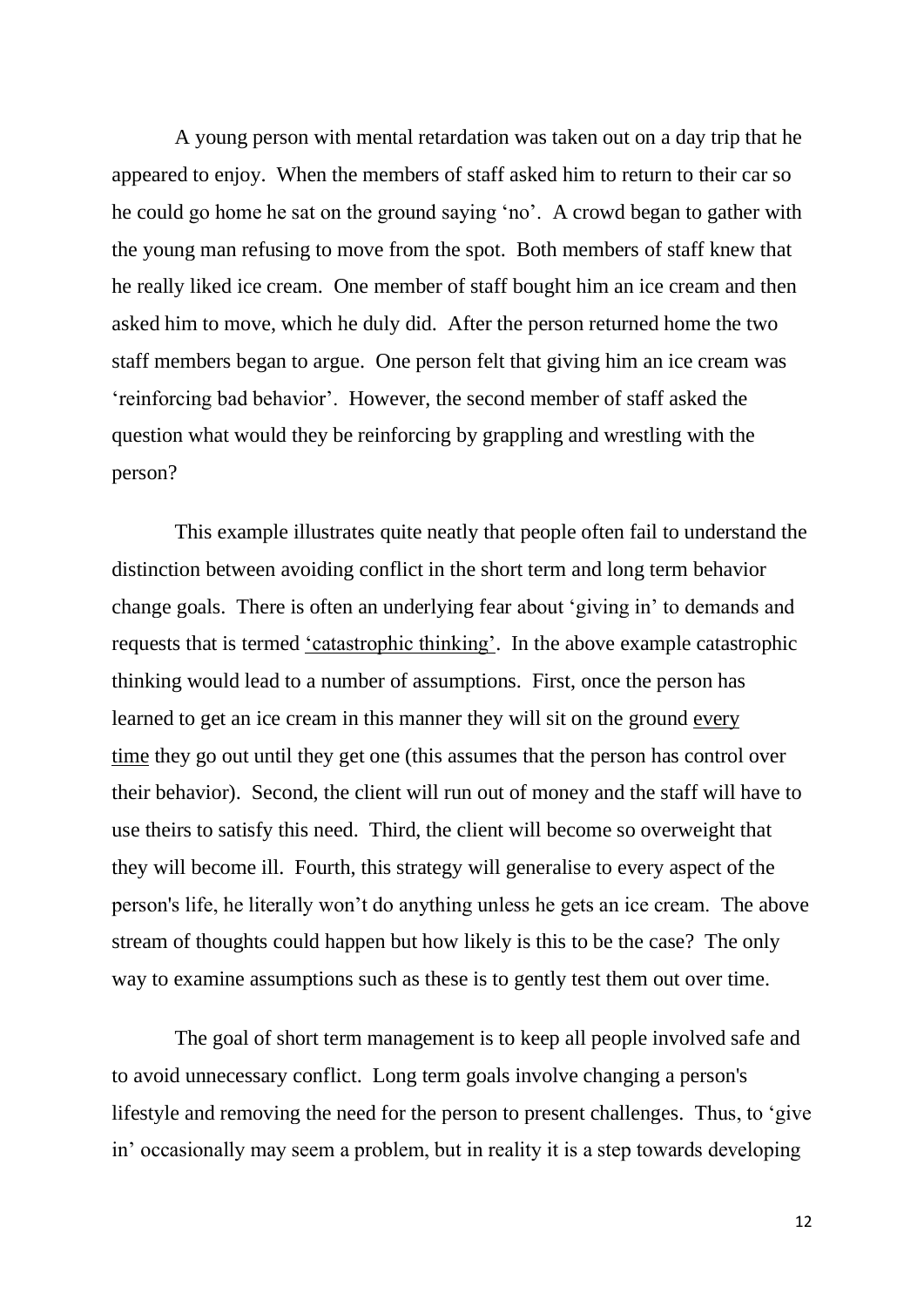a behavior change programme. Low arousal approaches attempt to address carer beliefs and expectations about behaviors.

## Belief 2: Challenging negative dispositional attributions

A number of studies suggest that staff attribute causes of challenging behaviors to persons with mental retardation (McDonnell, et al, 1997; Watts, et al, 1997, Hastings, 1996). Weiner, (1980, 1986) proposed an attributional model of helping behavior. In this model perceived controllability and the stability of the attributions are critical in carer decisions to help individuals. Challenging behaviors should be viewed more positively if the behavior is perceived to be outside the persons control and stable (i.e a person had epiliepsy) Whereas a carer may be more angry and negative towards a person if they perceive the person to be in control of their behavior. (Dagnan, Trower & Smith, 1998). In a recent study it was found that staff who made attribution of cause of behaviors to unstable attributions tended to report higher levels of optimism and helping behavior (Sharrock, Day, Qazi & Brewin, 1990). Staff who work with people who present with challenges are more likely to evaluate a person with a challenge more positively than staff who did not work with such behaviors. (Dagnan, Trower, & Smith 1998). Care should be taken when interpreting attributional research. Are attributions are consistent over time ? Are such thinking styles amenable to interventions such as staff training ? Published research has yet to empirically demonstrate that externalising the causes of challenging behaviors may effect staff interactions with people with mental retardation (Hastings, 1997). It would appear to have face validity that staff beliefs need to be addressed if their behavior is to change. It would appear to have face validity that staff attributions need to be addressed if their behavior is to change.

#### Case example 3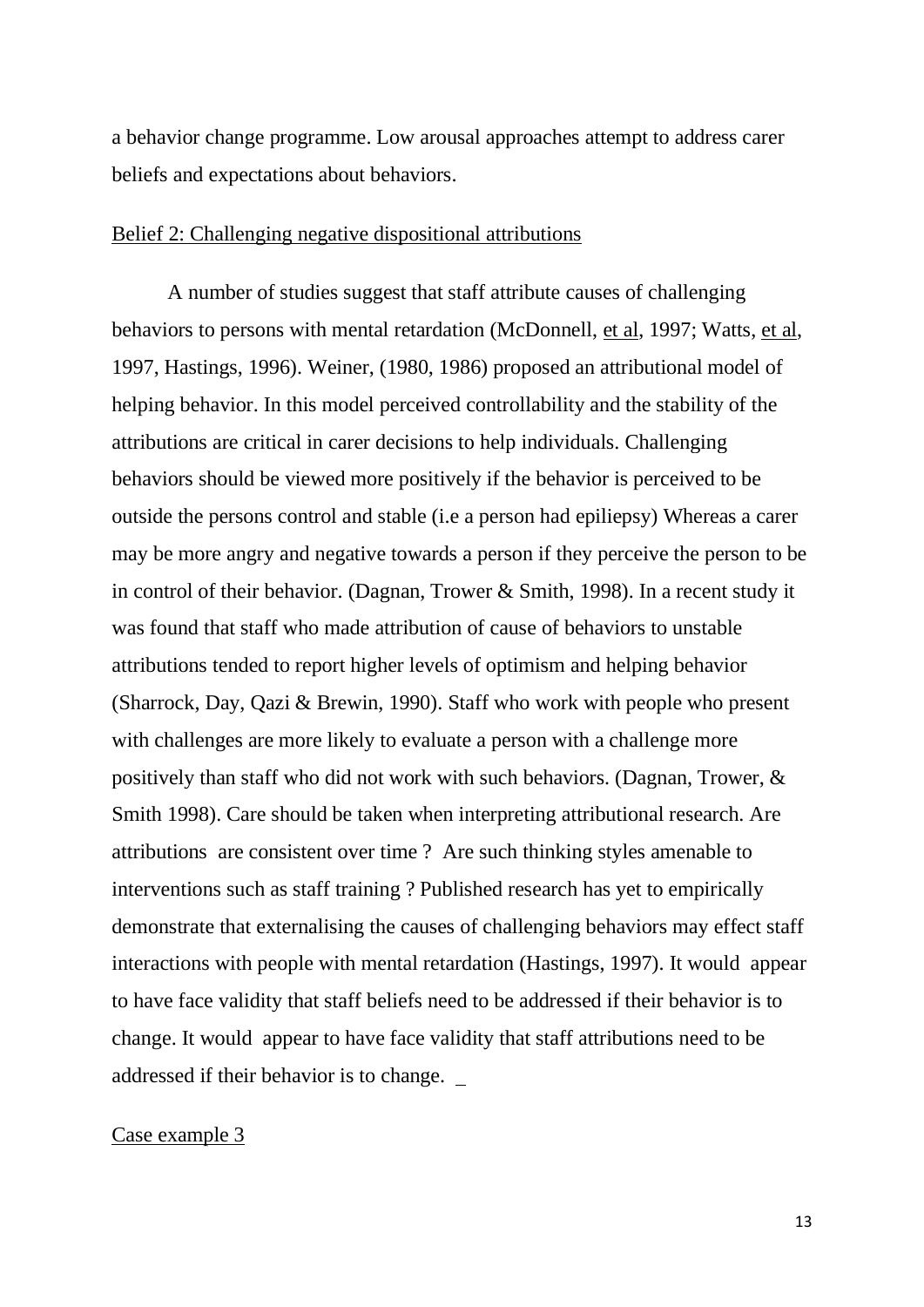A person with mental retardation presented with both physically aggressive behaviors and verbal threats on a daily basis. After an initial assessment it was discovered that staff attributed causes to stable dispositional characteristics of the person. The negative attributions were summarised by one member of staff: 'The verbal threats are a methods he (disposition) has always (stable) used to control others. He will never (stable) change. That's' the way he always behaves when he does not get what he wants (controllability)". It was found on an analysis that the person was sensitive to noise, heat and mood swings which were not always under his control. He also had problems controlling his anger. A rationale was presented to his carers which argued that the person was rarely in control of his behaviors. At one year follow up it was found that the frequency of behaviors had not radically altered, however, the majority of staff felt that these same behaviors were less problematic as they understood that there were many times where the person 'just loses control'.

A central theme of low arousal approaches involves providing staff with explanations about challenging behaviors that focus on external \ situational causes of challenging behavior. The information presented here is predominantly anecdotal in nature. It is also clear that some researchers may view internal events as unecessary (Skinner, 1945). Others have taken a more liberal stance advocating that internal events are relevant even if they are only analysed as a form of setting event (Cullen, 1991). It is clear that much more empirical research is needed into the merits of providing alternative explanations of behaviors to assist carers as part of the behavior management process.

# **Conclusions**

 It is the contention of this paper that behavior change stratgeies are fairly extensively researched (Emerson, 1993; Scotti, Ujcich, Weigle, Holland & Kirk, 1996) non aversive behavior management technology has had limited research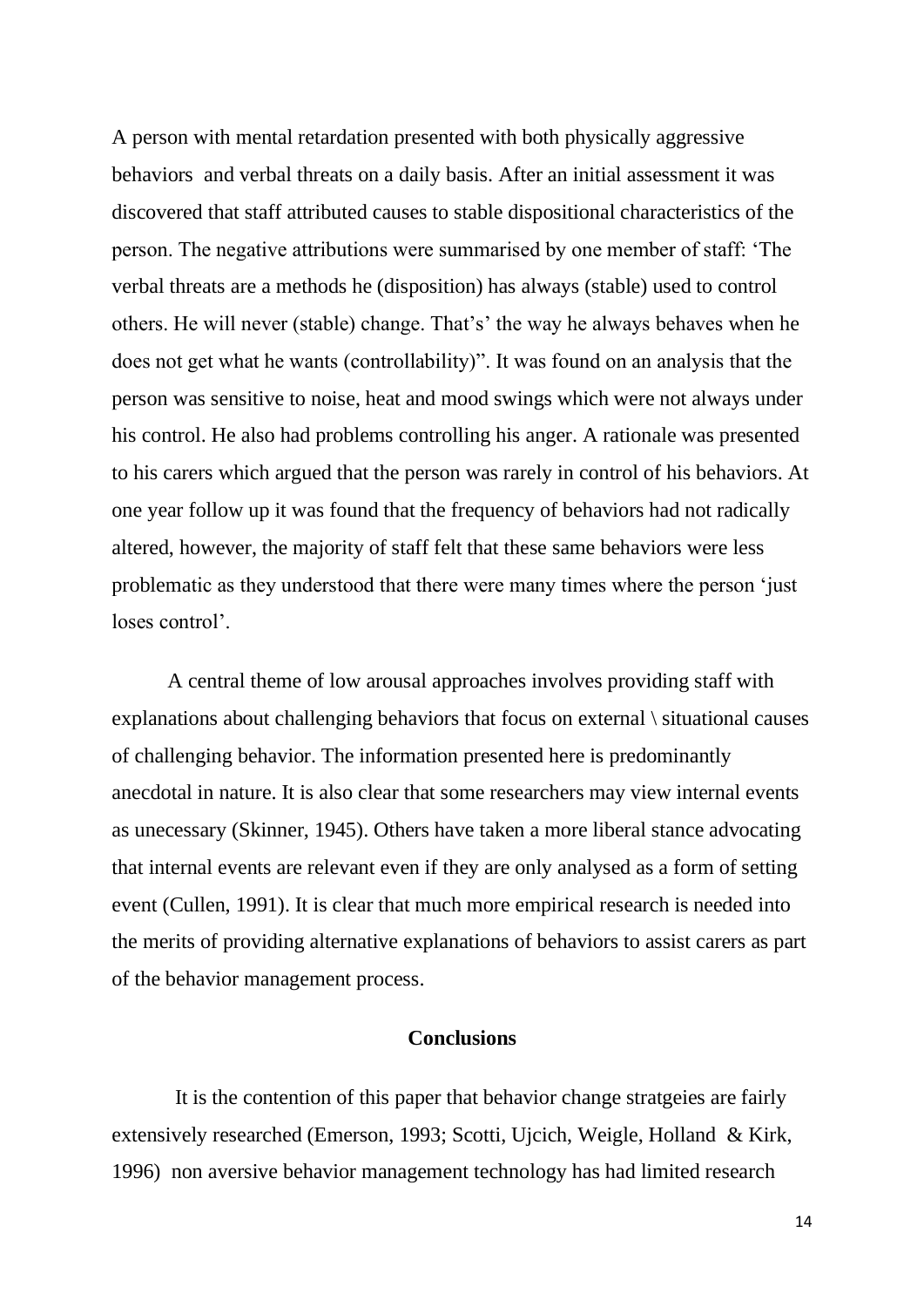interest. Non aversive behavior management plans should not be viewed as a panacea, however, further developing this short term technology could potentially make significant changes to both carers and people with mental retardation. The low arousal approaches described in this paper may have some face validity, care should be taken when interpreting their utility as much more controlled research is needed into their efficacy. More emphasis is needed in the future to empirically evaluate behavior management technology. It is concerning that the majority of behavior management advice given to carers would appear to be anecdotal in nature. If the same standards were applied to behavior treatment we would have no empirical basis to design treatment plans Outcome research has demonstrated that a large proportion of challenging behaviors are likely to be long term in nature (Emerson, 1993, Reiss & Havercamp, 1997). It would therefore seem reasonable for researchers to focus on how these behaviors should be managed in the short term. Indeed, for many people who present with challenges a viable behavior management plan may well be a realistic clinical goal in its own right.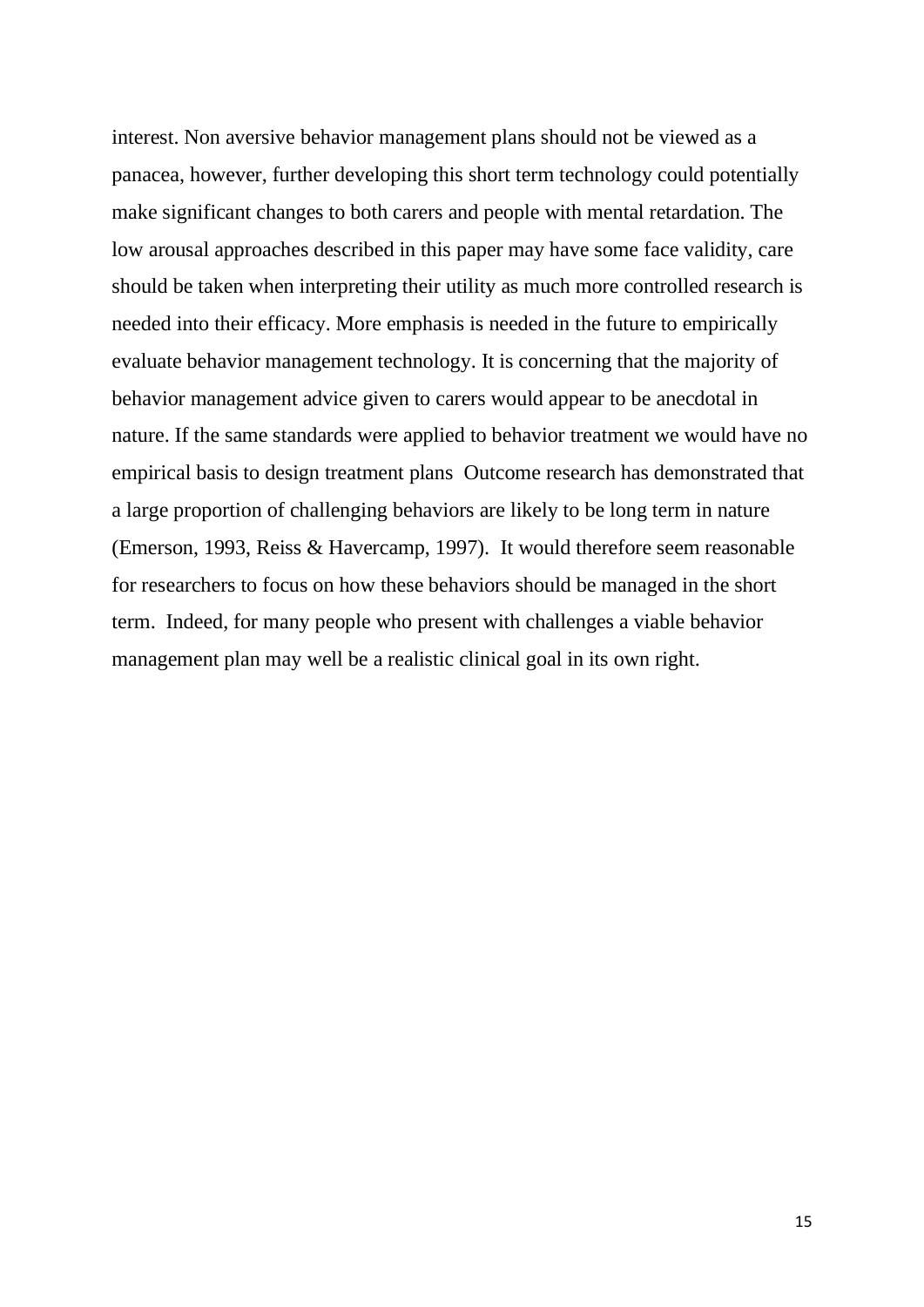## **References**

- Aarons, M. & Gittens, T. (1992). *The handbook of Autism: A guide for parents and professionals*: London, Routledge.
- Allen, D., McDonald, L., Dunn, C., & Doyle, T. (1997). Changing care staff approaches to the preventions and management of aggressive behavior in a residential treatment unit for persons with mental retardation and challenging behavior. *Research In Developmental Disabilities,* 18, 101-112.
- Allen, D. (1998*). Physical aggression in people with learning disabilities* (Unpublished manuscript).
- Argyle, M. (1986). *Social Interaction*, London: Methuen.
- Benson, B.A., Rice, C.J., & Miranti, S.V. (1986). Effects of anger management training with mentally retarded adults in group treatment. *Journal of Consulting and Clinical Psychology, 54*, 728-729.
- Bettison, S. (1994) "Auditory Training" as a treatment for sound sensitivity in autism: Preliminary results*. Special Education Perspectives*. 13, (1).
- Black, L., Cullen, C., Dickens, P., & Turnbull, J. (1988). Anger control. *British Journal of Hospital Medicine, 20*, 325-329.
- Carr, E.G. & Durrand, V.M. (1985) Reducing behavior problems through functional communicators training: *Journal of Applied Behavioral Analysis,* 18, 111-126.
- Carr, E.G, & Newsom, C.D. (1985). Demand related tantrums: conceptualization and treatment. *Behavior Modification, 9*, 403-426.
- Carr, E.G., Newsom, C,D., & Binkoff, J.A. (1980). Escape as a factor in the aggressive behavior of two retarded children. *Journal of Applied Behavior Analysis*, 13, 101- 117.
- Cesarani, C. & Gerber, M. (1991) Exploring the experience of autism through first hand accounts: *Journal of Autism and Developmental Disorders*, 21, 301-314.
- Cipani, E & Spooner, F. (1997). Treating problem behaviors maintained by negative reinforcement. *Research in Developmental Disabilities, 18*, 329-342.
- Coe, D.A, & Matson, J.L. (1990). On the empirical basis for using aversive and nonaversive therapy. In A C Repp & N N Singh(Eds.) *Perspectives in the use of non aversive interventions for persons with developmental disabilities,* Sycamore Publishing: Sycamore.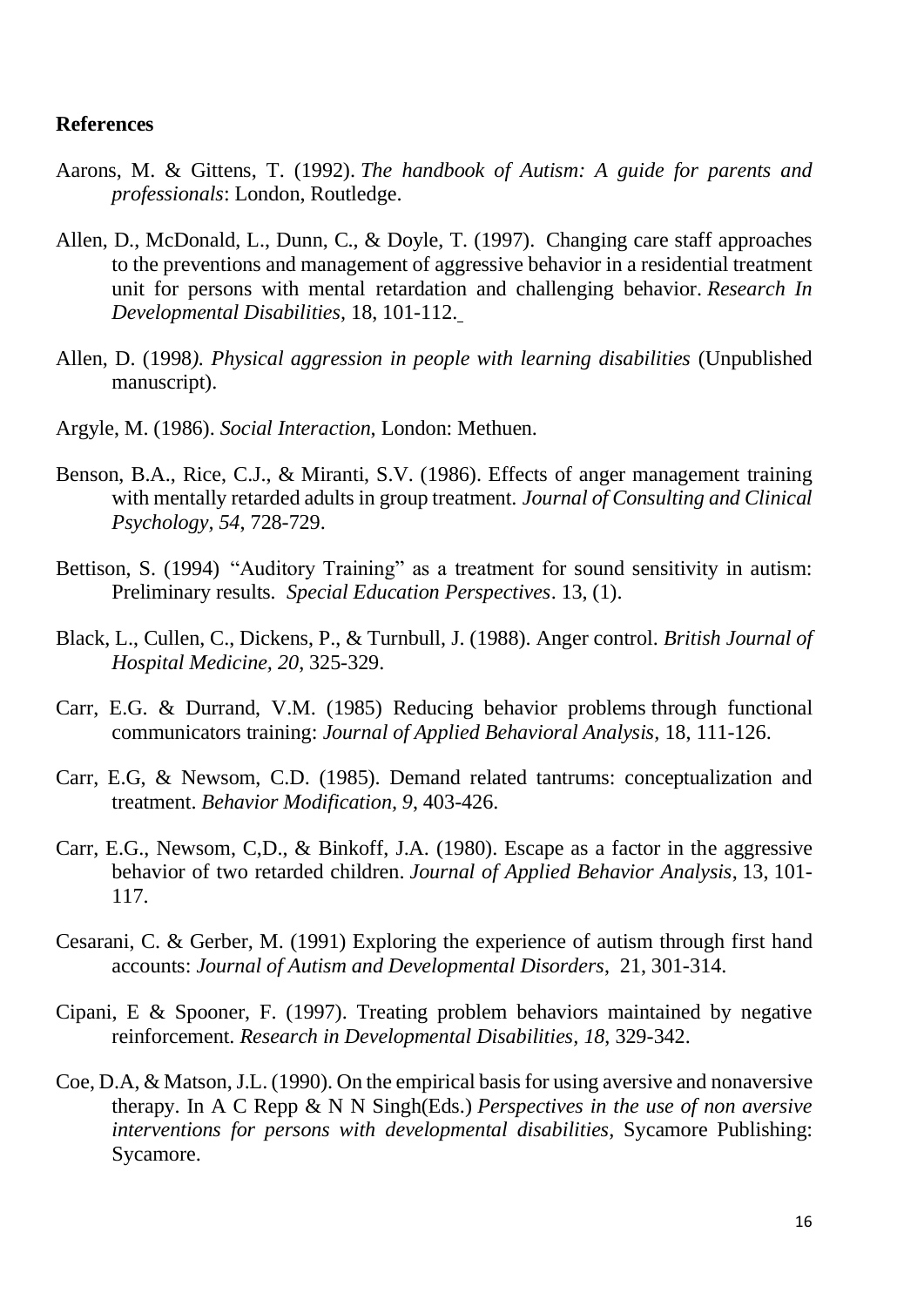- Cullen, C. (1993). The treatment of people with learning disabilities who offend. In K Howells & C.R Hollin (Eds). *Clinical approaches to the mentally disordered offender.* Wiley: New York.
- Dagnan, D., Trower, P., & Smith, R. (1998). Care staff responses to people with learning disabilities and challenging behaviour: A cognitive emotional analysis. (Manuscript submitted for publication).
- Donnellan, A.M., LaVigna, G.W., Negri-Schoulz, N. & Fassbender, L.L. (1988) *Progress without punishment: Effective approaches for learners with behavior problems.* New York: Teachers College Press.
- Donnellan, A.M. & Leary M.R. (1995) *Movement differences and diversity in autism / mental retardation:* Madison, DRI Press.
- Ducharme, J.M. & Van Houten, R. (1994). Operant extinction in the treatment of severe maladaptive behavior. *Behavior Modification, 18*, 139-170.
- Durand, V. M. (1990) *Severe behavior problems: A functional communication training approach:* New York Guilford Press,
- Durand, V.M. & Carr, E.G. (1991). Functional communication training to reduce challenging behaviors, maintainance and applications in new settings: *Journal of Applied Behavior Analysis, 24,* 251-264.
- Emerson, E. (1993). Challenging behaviours and severe learning disabilities: Recent developments in behavioural analysis and intervention. *Behavioural and Cognitive Psychotherapy* 21,171-198.
- Emerson, E. (1995). *Challenging behavior: Analysis and intervention in people with learning difficulties.* New York: Cambridge University Press.
- Emerson, E. & Hatton, C. (1996). De-institutionalization in the U.K. and Ireland: Outcomes for service users. *Journal of Intellectual and Developmental Disability, 21*, 17-37.
- Felce, D., Lowe, K., & DePaiva, S. (1994) Ordinary housing for people with severe learning disabilities and challenging behaviour. In E. Emerson, P McGill & J Mansell (Eds) *Severe learning disabilities and challenging behaviours: Designing high quality services*. London: Chapman Hall.
- Frith U. (1989) Autism: *Explaining the enigma*: Oxford, Blackwell.
- Gardner, W.I, & Moffatt, C.W. (1990). Aggressive behaviour: definition, assessment and treatment. *International Review of Psychiatry, 2*, 91-100.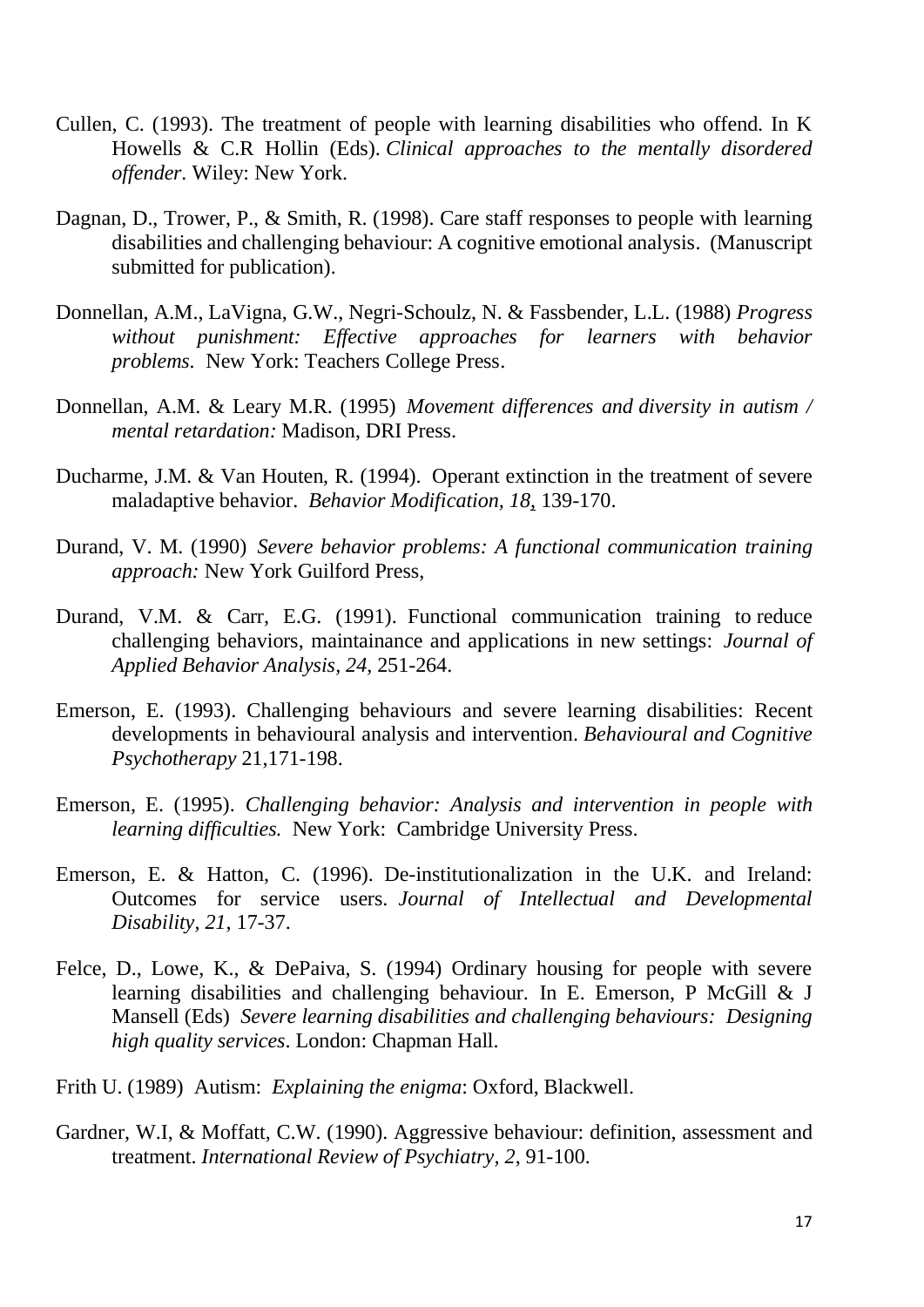- Gardner, W.I, & Cole, C.L. (1989). Self management approaches. In E Cipani (ed.). *The treatment of severe behavior disorders: Behavior analysis approaches,* Washington, AAMR.
- Gardner, W.I & Cole, C.L. (1987). Behavior treatment, behavior management and behavior control: needed distinction. *Behavioral and Residential Treatment, 2*, 37-53
- Grandin, T. (1992) An inside view of autism: In E, Schopler & G.B. Mesibov (Eds) *High functioning individuals with autism:* New York, Plenium Press.
- Grandin, T. (1995). *Thinking in pictures and other reports from my life with autism*, New York: Random House.
- Harris, P.C. (1996). Physical restraint procedures for managing challenging behaviors presented by mentally retarded adults and children. *Research in Developmental Disabilities 17,* 2, 99-134.
- Hastings, R.P. (1996). Staff strategies and explanations for intervening with challenging behaviours. *Journal of Intellectual Disability Research, 40*, 166-175.
- Hastings, R.P. & Remington, B. (1994a) Rules of engagement: Towards an analysis of staff responses to challenging behaviours. *Research in Developmental Disabilities 15*, 279-298.
- Hastings, R.P. & Remington, B. (1994b). Staff behaviour and its implications for people with learning disabilities and challenging behaviours. *British Journal of Clinical Psychology 33*, 423-438.
- Hastings, R.P. (1997) Staff beliefs about challenging behaviors of children and adults with mental retardation (unpublished manuscript)
- Hayduk, L.A. (1983) Personal Space: Where we stand now? *Psychological Bulletin. 94*, 293-335.
- Hegarty, J.R. & Gale, E. (1996) Touch as a therapeutic medium for people with challenging behaviours. *British Journal of Learning Disabilities, 24,* 26-32.
- Hill, P & Chamberlain, P. (1983). Managing difficult and disruptive behaviour in residential settings: The use of room management. *Behavioural Psychotherapy, 15,* 337-349.
- Horner, R.H., Dunlap, G., Koegel, R.L., Carr, E.G., Sailor, W., Anderson, J., Albin, R.W. & O'Neill, R.E. (1990) Towards a technology of 'Nonaversive' behavioural support. *Journal of the Association for Persons with Severe Handicap 15*, 125-132.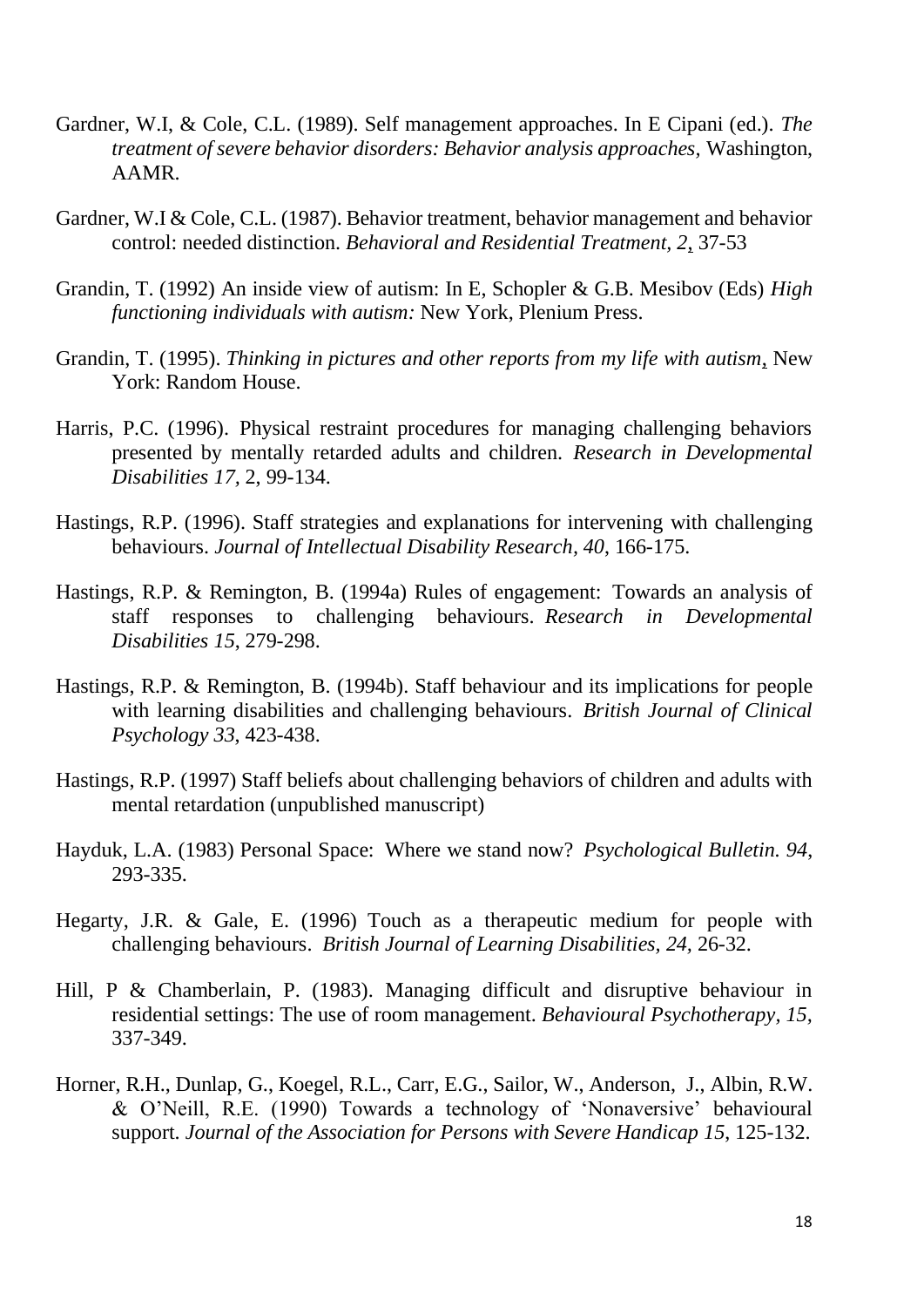- Iwata, B.A. (1987). Negative reinforcement in applied behavior analysis. *Journal of Applied Behavior Analysis, 20*, 361-368.
- Iwata, B.A., Pace, G.M., Cowdery, G.S., & Miltenberger, R.G. (1994). What makes extinction work: An analysis of procedural form and functions. *Journal of Applied Behavior Analysis, 27*, 133-144.
- Kinzel, A.F. (1970) Body buffer zones in violent persons*. American Journal of Psychiatry, 127,* 59-64.
- LaVigna, G.W. & Donnellan, A.M. (1986) *Alternatives to punishment: solving behavior problems with non-aversive strategies*. New York: Irvington.
- LaVigna, G.W., Willis, T.J & Donnellan, A.M. (1989). The role of positive programming in behavioral treatment. In E Cipani (Ed.) *The treatment of severe behavior disorders,* AAMR, Washington.
- Leary, M.R. & Hill, P.A. (1996) Moving on: autism and movement disturbance, *Mental Retardation, 34,* 39-53.
- Mace, F.C., Lalli, M.L., West, B.J., Belifore, P., Pinter, E., & Brown, D.K. (1988). Behavioral momentum in the treatment of noncompliance. *Journal of Applied Behavior Analysis, 21*, 123-142.
- Major, B. & Heslin, N. (1982) Perceptions of some sex and crass sex touching: it's better to give than to receive. *Journal of Nonverbal Behavior 6,* 148-162.
- McDonnell, A.A. & Sturmey, P. (1993) Managing violent and aggressive behaviour: towards better practice. In R.S.P. Jones & C.B. Eayrs (Eds) *challenging behaviour and intellectual disability: A psychological perspective,* Avon: Bild.
- McDonnell, A.A., McEvoy, J. & Dearden, R. (1994) Coping with violent situations in the caring environment. In T. Wykes (Ed) *Violence and healthcare professionals,* London: Chapman Hall.
- McDonnell, A.A., Sturmey, P. & Dearden, R. (1993) The acceptability of physical restraint procedures. *Behavioral and Cognitive Psychotherapy 21*, 255-264.
- McDonnell, A.A. (1997). Training care staff to manage challenging behaviours: An evaluation of a three day training course. *British Journal of Developmental Disabilities*. 43, 156-162.
- McDonnell, A.A., Cleary, A., Reeves., Hardman, J & King, S. (1997). *What is a non aversive approach ? A bit of gentle preaching*. Clinical Psychology Forum, no 106, 4-7.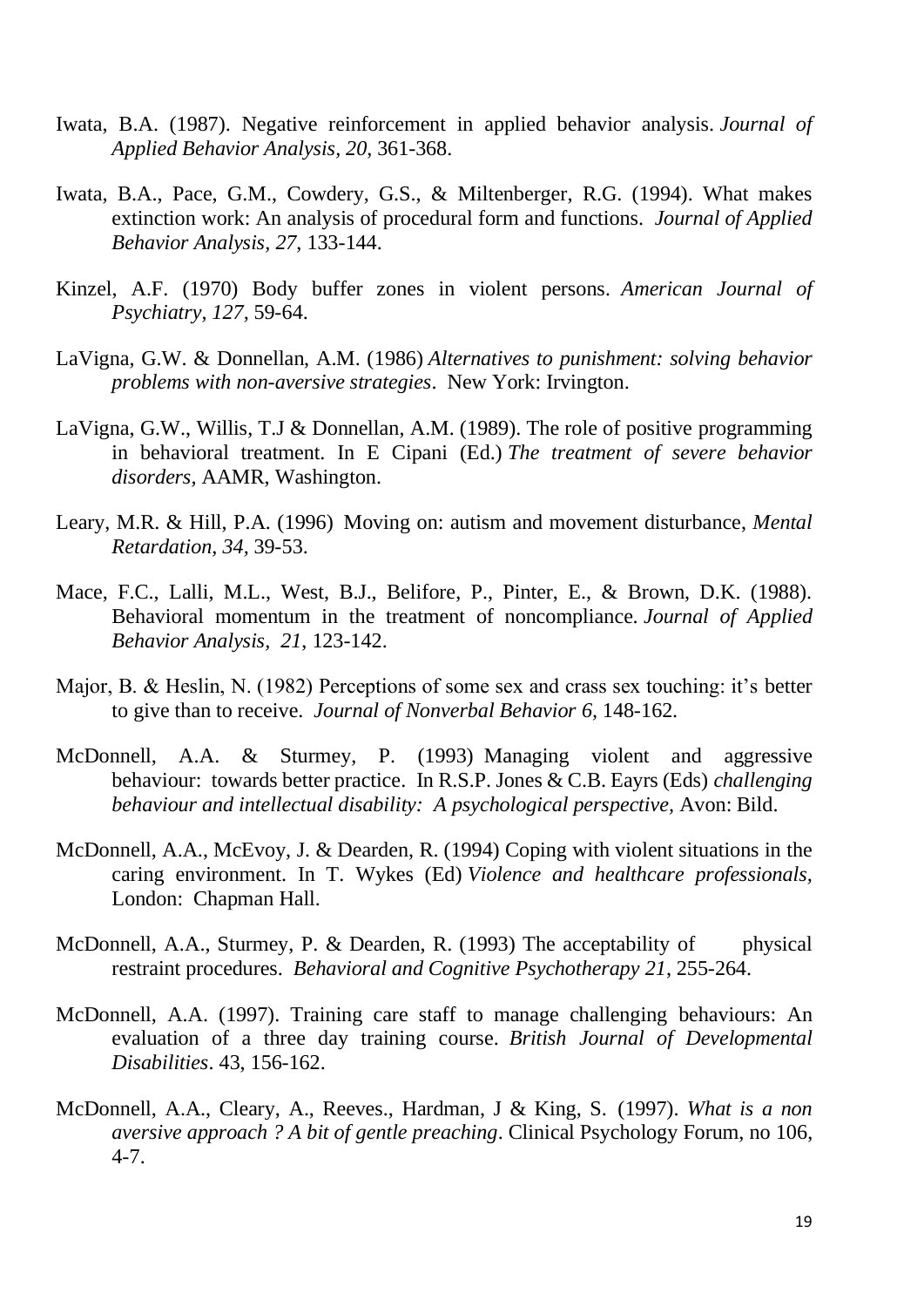- McDonnell, A.A., Reeves, S., Johnson, A. & Lane, A. (1998). Managing challenging behaviours in an adult with learning disabilities: The use of a low arousal approach. *Cognitive and Behavioral Psychotherapy*. 26, 163-171.
- McDonnell, A.A, & Jones, P. (1998). Staff training in the management of aggressive behaviors: Outcome data on 15 training courses. (Manuscript submitted for publication)
- McGee, J.J., Menolascino, F.J., Hobbs, D.C., & Menousek, P.E. (1987). *Gentle teaching: A non aversive approach to helping persons with mental retardation*, Human Sciences Press: New York.
- Mehrabian, A. (1972) *Nonverbal communications*. Chicago: Aldune, Atherton.
- O'Neill, M. & Jones R.S.P. (1997) Sensory perceptual abnormalities in autism: A case for more research. *Journal of Autism and Developmental Disorders*, 27, 283-293.
- Reiss S. & Havercamp, S.M. (1997) Sensitivity theory and mental retardation: Why functional analysis is not enough. *American Journal on Mental Retardation*. 101, 553-566.
- Repp, A.C. & Brulle, A.R.C. (1981) Reducing aggressive behavior of mentally retarded persons: In Matson J.L. & MacCartney, R. *Handbook of behavior modifications with the mentally retarded*, New York, Plenum.
- Rutter, M. (1978). Diagnosis and definition of childhood autism. *Journal of Autism and Childhood Schzophrenia,* 8, 139-161.
- Samson, D.M. & McDonnell, A.A. (1990) Functional analysis and challenging behaviours. *Behavioral Psychotherapy*, 18, 259-271.
- Scotti, J.R., Ujcich, K.J., Weigle, K.L., Holland, C.M. & Kirk, K.S. (1996). Interventions with challenging behaviour of persons with developmental disabilities: A review of current research practices. *Journal of the Association for Persons with Severe Handicaps*, 21,123-134.
- Sharrock, R., Day, A., Qazi, F., & Brewin, C. (1990). Explanations by professional care staff, optimism and helping behaviour: an application of attribution theory. *Psychological Medicine*, 20, 849-855.
- Skinner, B.F. (1945). The operational analysis of psychological terms. *Psychological Review*, 42, 270-277.
- Taylor, J.C.& Carr, E.G.(1992). Severe problem behaviors related to social interaction 2: A systems analysis. *Behavior Modification*, 16, 336-371.